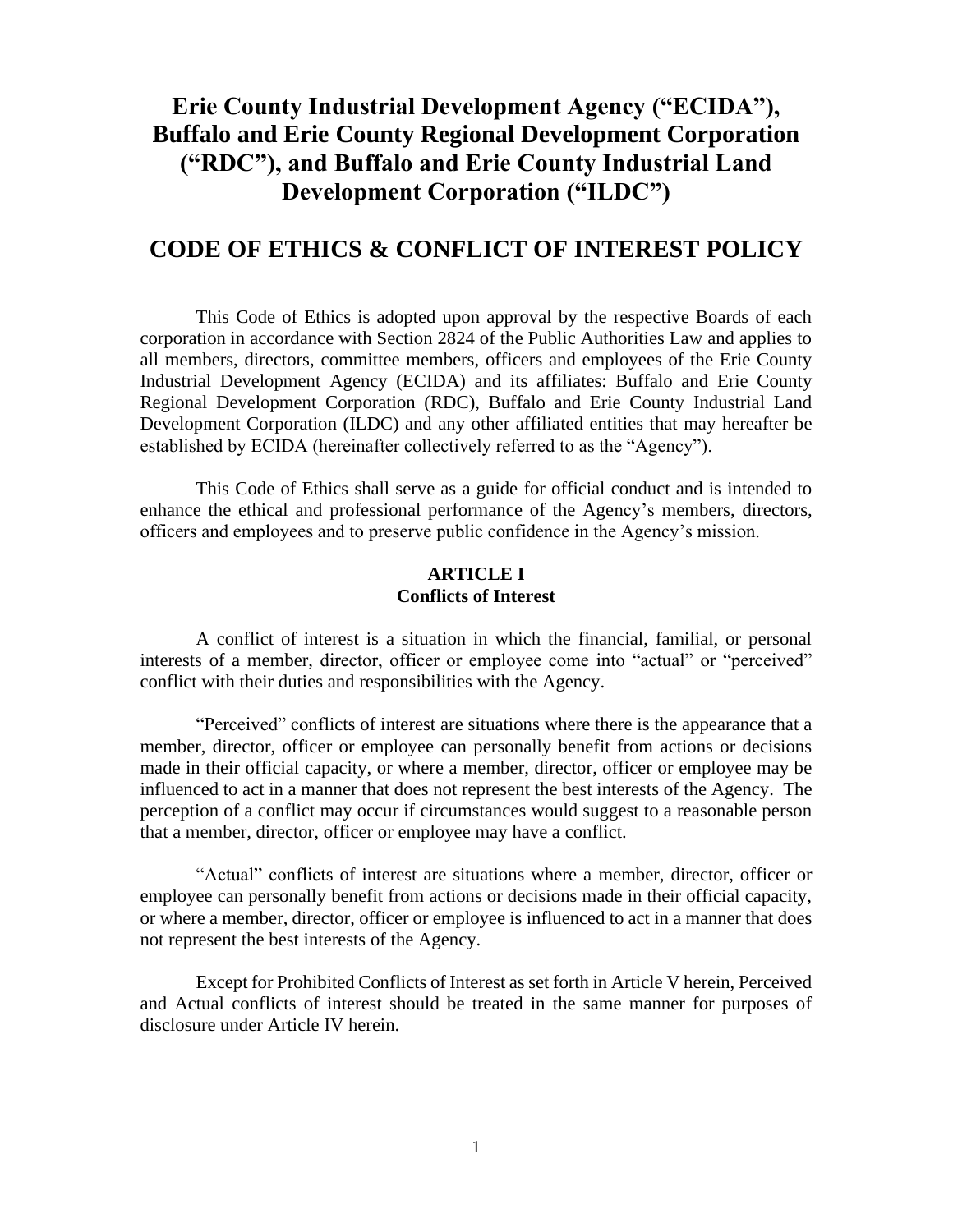# **ARTICLE II Standards of Conduct**

1. No member, director, officer or employee of the Agency should accept other employment which will impair their independence of judgment in the exercise of their official duties.

2. No member, director, officer or employee of the Agency should accept employment or engage in any business or professional activity which will require them to disclose confidential information which they have gained by reason of their official position or authority.

3. No member, director, officer or employee of the Agency should disclose confidential information acquired by them in the course of their official duties nor use such information to further their personal interests.

4. No member, director, officer or employee of the Agency should use or attempt to use their official position to secure unwarranted privileges or exemptions for themselves or others; provided, however, nothing herein shall prohibit any business or enterprise in which such member, director, officer or employee may have a financial interest from obtaining financial assistance provided that the Prohibited Conflicts of Interest provisions of Article V herein are not violated.

5. No member, director, officer or employee of the Agency should engage in any transaction as representative or agent of the Agency with any business entity in which they have a direct or indirect financial interest that might reasonably tend to conflict with the proper discharge of their official duties; provided, however, nothing herein shall prohibit any business or enterprise in which such member, director, officer or employee may have a financial interest from obtaining financial assistance provided that the Prohibited Conflicts of Interest provisions of Article V herein are not violated.

6. No member, director, officer or employee of the Agency should by their conduct give reasonable basis for the impression that any person can improperly influence them or unduly enjoy their favor in the performance of their official duties, or that they are affected by the kinship, rank, position or influence of any party or person.

7. Each member, director, officer and employee of the Agency should abstain from making personal investments in enterprises which they have reason to believe may be directly involved in decisions to be made by them or which will otherwise create substantial conflict between their duty in the public interest and their private interest; provided, however, nothing herein shall prohibit any business or enterprise in which such member, director, officer or employee may have a financial interest from obtaining financial assistance provided that the Prohibited Conflicts of Interest provisions of Article V herein are not violated.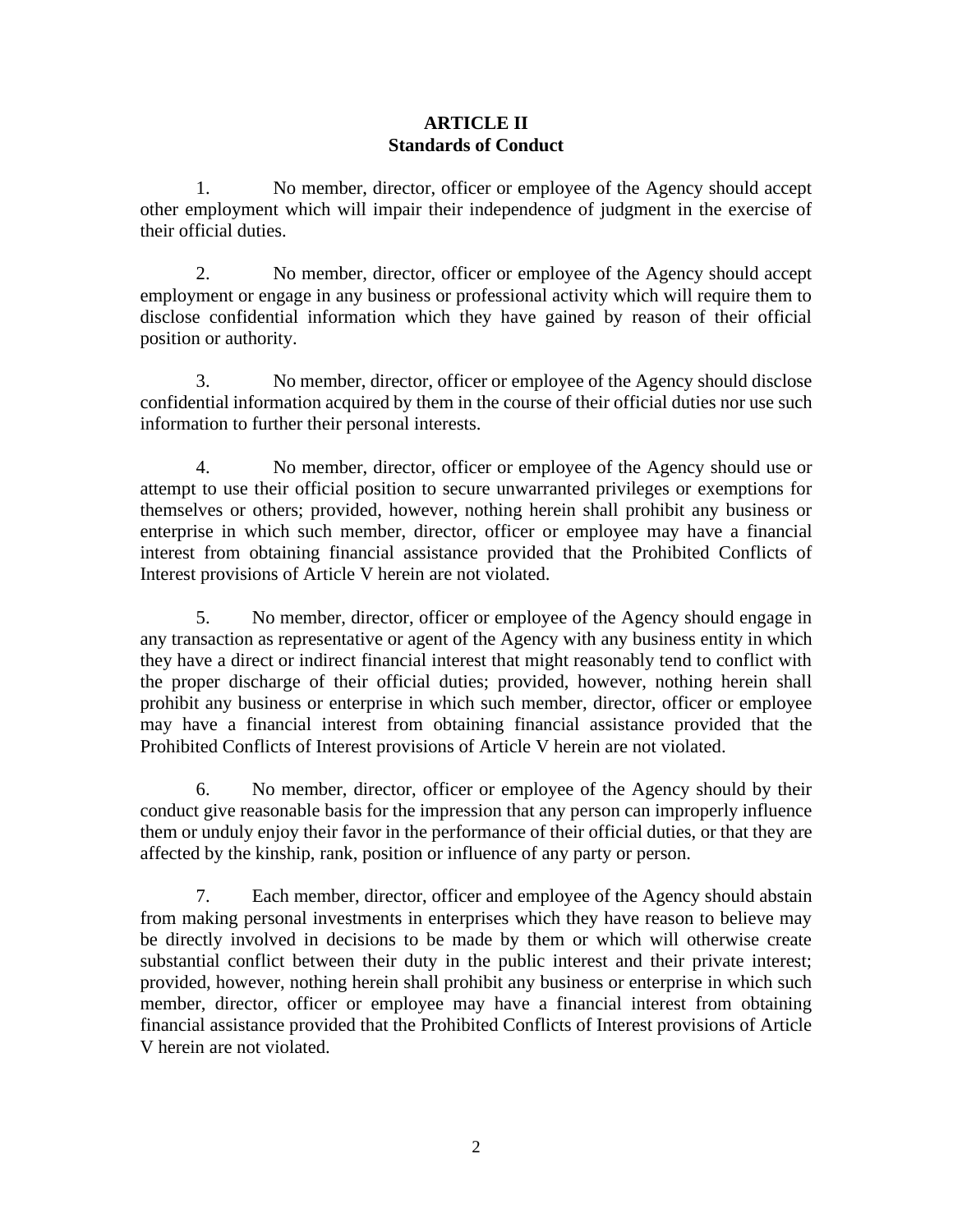8. Each member, director, officer or employee of the Agency should endeavor to pursue a course of conduct which will not raise suspicion among the public that they are likely to be engaged in acts that are in violation of his or her trust.

Notwithstanding anything contained in this Article II to the contrary, nothing shall prohibit any member, director, officer or employee of the Agency from acquiring property adjacent to or otherwise proximate to the lands in which the Agency has an interest, provided that such acquisition is not based upon the use of confidential information obtained by such member, director, officer or employee of the Agency in his capacity with the Agency as determined by such member, director, officer or employee after consultation with the Ethics Officer and counsel to the Agency.

#### **ARTICLE III Gifts**

Pursuant to and in accordance with Section 805-a of the General Municipal Law, no member, director, officer or employee of the Agency shall directly or indirectly, solicit any gift, or accept or receive any gift having a value of seventy-five dollars or more under circumstances in which it could reasonably be inferred that the gift was intended to influence such individual, or could reasonably be expected to influence such individual, in the performance of the individual's official duties or was intended as a reward for any official action on the individual's part. Inferences that gifts having a value of less than seventy-five dollars can influence or reward members, directors, officers or employees of the Agency is deemed to be unreasonable.

## **ARTICLE IV Procedures for Disclosing a Conflict of Interest**

Except for Prohibited Conflicts of Interest as set forth in Article V below, all members, directors, officers or employees of the Agency shall adhere to the following procedures:

1. All members, directors, officers and employees shall examine their specific facts and circumstances giving rise to the question of a conflict in order to determine:

- (i) whether such member, director, officer or employee can personally benefit from the actions or decisions made in their official capacity (i.e. Actual Conflict); or
- (ii) whether a member, director, officer or employee is influenced to act in a manner that does not represent the best interests of the Agency (i.e. Actual Conflict); or
- (iii) whether a reasonable person would conclude that such member, director, officer or employee may have a conflict (i.e. Perceived Conflict). In determining whether a reasonable person would conclude that there is a conflict, such member, director, officer or employee must assess the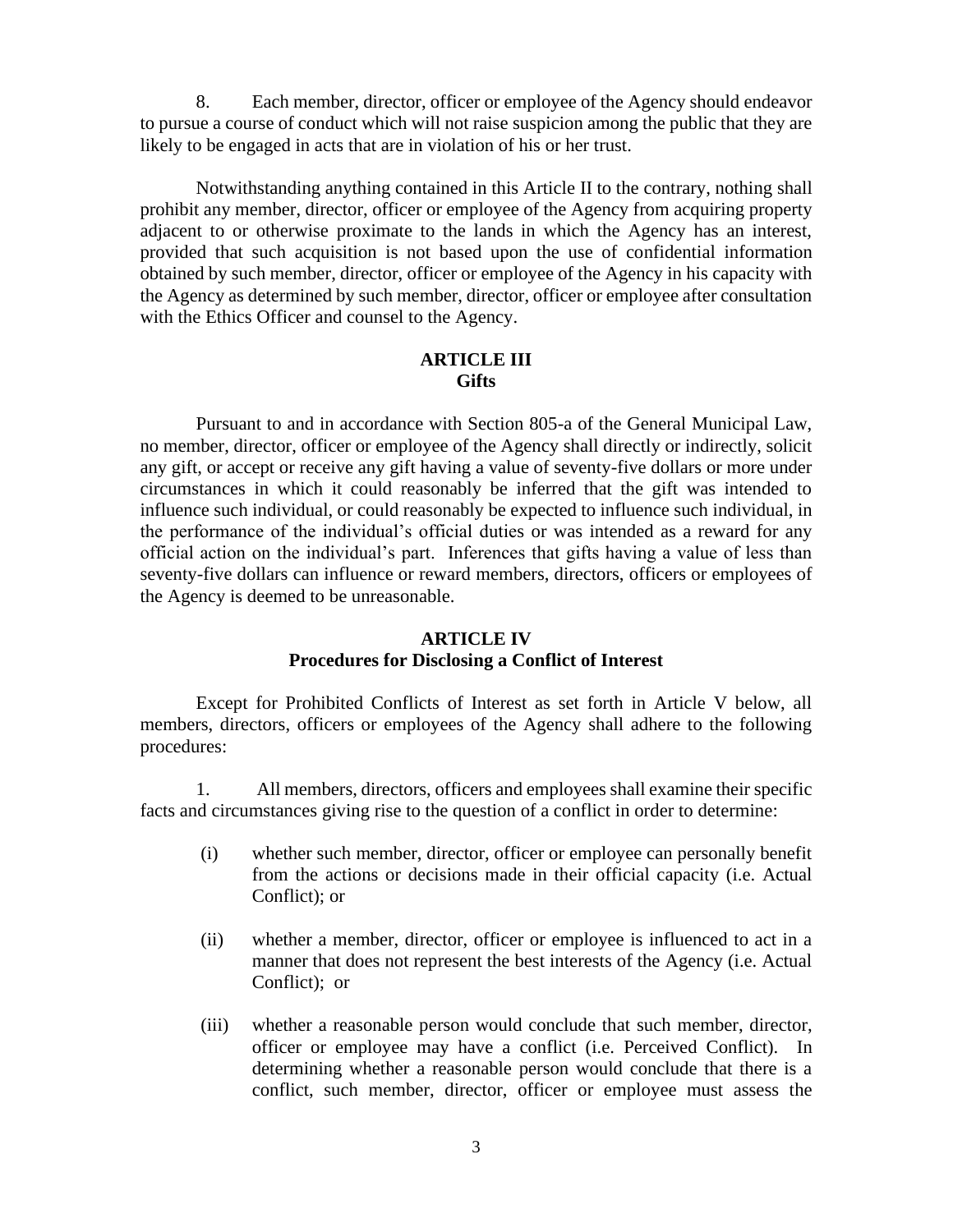materiality within the context of the specific facts and circumstances. Provided that the event giving rise to the question of a conflict is material within the context of the specific facts and circumstances, then it would be reasonable for a person to conclude that there may be a conflict.

2. All Actual and Perceived conflicts of interest shall be disclosed in writing to the Ethics Officer as soon as practicable after learning of the Actual or Perceived conflict of interest. The written disclosure must (i) identify the matter before the Agency, (ii) identify the Standard of Conduct in question and (iii) contain sufficient facts and circumstances in order to accurately convey the extent of the member's, director's, officer's or employee's interest in such matter. In addition, in the event a member of the board of directors of the Agency has a conflict, he or she shall verbally disclose the conflict during a public session of a board meeting at which the matter creating the conflict appears on the agenda. Such verbal disclosure shall be recorded in the minutes of the meeting and be made part of the public record.

3. The member, director, officer or employee with the conflict of interest shall recuse themselves and refrain from participating in all discussions or decisions on the matter creating the conflict. In addition, in the event a member of the board of directors of the Agency has a conflict, he or she shall, in addition to the foregoing, abstain from voting on such matter creating the conflict.

4. The member, director, officer or employee with the conflict of interest shall refrain from directly or indirectly attempting to influence the discussions, decisions, deliberations or vote on the matter giving rise to such conflict.

# **ARTICLE V Prohibited Conflicts**

General Municipal Law ("GML") Article 18 regulates financial conflicts of interest of members, directors, officers and employees of the Agency. Therefore, notwithstanding any other provision contained in this Policy, financial conflicts of interest shall be governed solely by this Article V.

Prohibition: No member, director, officer or employee shall have a direct or indirect financial interest in a contract with the Agency where such member, director, officer or employee has some form of control over the contract ("Prohibited Interest").

No Cure: Disclosure, recusal, and abstention will not cure a Prohibited Interest. In order to avoid a violation of a "Prohibited Interest" the contract may not be acted upon or the member, director, officer or employee would have to resign.

Violations: Any member, director, officer or employee who is determined to have "willfully and knowingly" violated the Prohibited Interest provisions of Article 18 of the GML may be found guilty of a misdemeanor. In addition, the contract, if willfully entered into, may be determined "null, void and wholly unenforceable"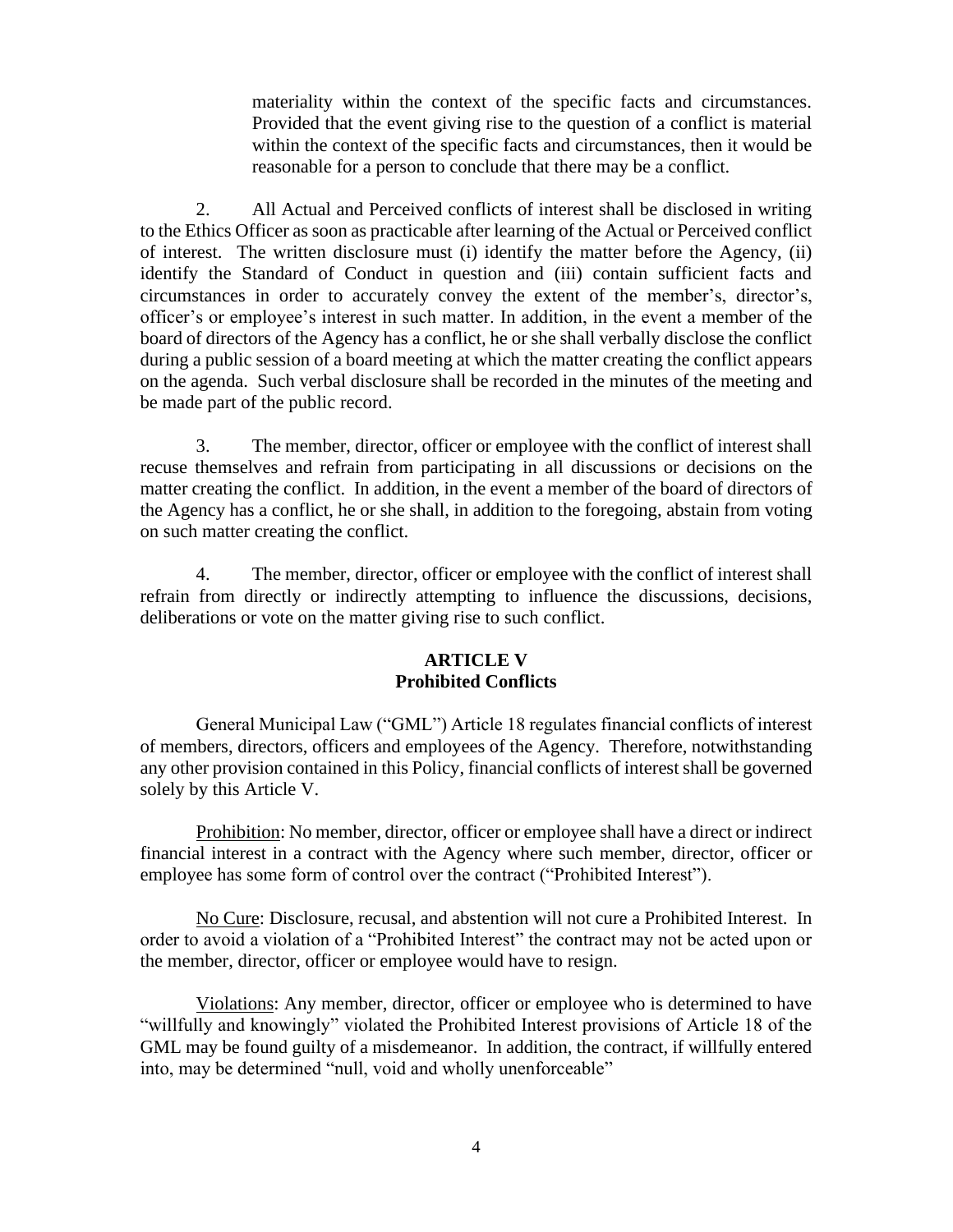Exceptions: Article 18 of the GML provides fifteen exceptions to the Prohibited Interest provision. One of the more commonly claimed exceptions comes into play when the member, director, officer or employees ("officials") interest in the contract is prohibited solely by reason of the official's employment with the entity that has the contract with the Agency. This exception applies provided: (a) the official's compensation from the private employer is not contingent upon the contract between the employer and the Agency and (b) the official's duties for the private employer do not directly involve the procurement, preparation or performance of any part of the contract. [Note: This exception does not cover an Agency official who is a director, partner, member, or shareholder of the private employer]. The second most commonly claimed exception is where the official has an interest in a contract that was entered into with the Agency prior to the time the official was elected or appointed as such member, director, officer or employee of the Agency. Provided, however, this exception does not authorize the renewal of any such contract.

Disclosure of Exception: Disclosure of Interest that falls within one of the Exceptions: The official is required to publicly disclose the nature and extent of his or her prospective, existing or subsequently acquired interest in any actual or proposed contract. The disclosure must be made in writing and must be placed, in its entirety, in the official record. The official must recuse him or herself from participating in any discussion or action on the contract.

Notification of Potential Conflict due to a Financial Interest: Every member, director, officer or employee shall immediately notify the Agency's Ethics Officer of any potential conflict of interest due to a direct or indirect financial interest in any matter coming before the Agency where such member, director, officer or employee has the power or duty to negotiate, prepare, authorize or approve the matter before the Agency. The Ethics Officer shall review the potential financial conflict of interest pursuant to the provisions of Article 18 of the GML in consultation with Agency counsel.

#### **ARTICLE VI Penalties**

Any employee that fails to comply with this Policy may be subject to termination. In addition, any member, director, officer or employee that fails to comply with this Policy may be penalized in a manner provided for in law.

### **ARTICLE VII Ethics Officer**

The Agency's Board shall designate an officer, member, director or employee of the Agency to serve as the Ethics Officer of the Agency. In the event of a vacancy, the Agency Board Chair shall serve as the Ethics Officer until such time as the Agency Board appoints a successor.

The Ethics Officer shall report to the Board. The Ethics Officer shall have the powers and duties set forth below, and such other powers and duties as may be prescribed by the Board: